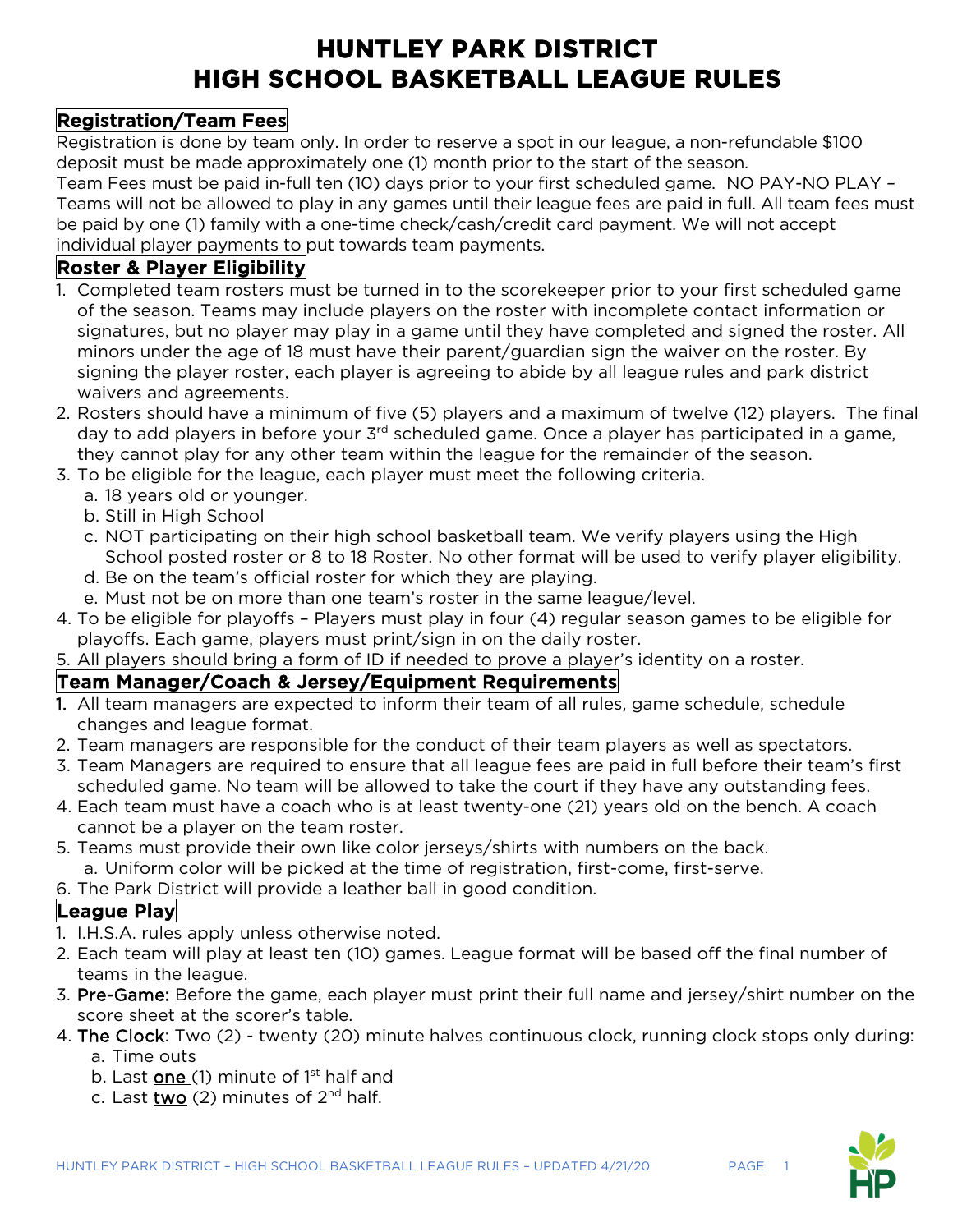- 5. Last two (2) minutes of the game if a team is winning by twenty (20) or more points the game will be over.
- 6. Clock will continue to run in 2<sup>nd</sup> half if one team is leading by ten (10) or more points during the last two (2) minutes.
- 7. Clock will stop during last two (2) minutes as soon as lead is less than ten (10) points.
- 8. Three (3) point line is in effect.
- 9. Time-outs each team will receive two (2) time outs per half. Time-outs do not carry over from first half to second half or to overtime - Use them or lose them. In overtime each team gets one (1) timeout.
- 10. Overtime play: the first overtime is four (4) minutes, clock stops last one (1) minute of play. Each additional overtime period is four (4) minutes using the above timing.
- 11. Jump balls the only time a jump ball occurs is at the beginning of the game, and at beginning of each overtime period. All other jump balls will use the alternating possession arrow with the teams alternating taking the ball out of bounds.
- 12. Fouls: each player is allowed five (5) personal fouls. On the fifth foul, the player must leave the game.

TEAM BONUS: each team is allowed six (6) team fouls per half.

- o One and One (1-1) after the seventh (7) team foul/half
- o After ten (10) team fouls/half double bonus is in effect (2 foul shots)
- 13. Overtime play: individual and team fouls are carried over into the overtime periods
- 14. All technical fouls are 2 shots I.H.S.A. rule.
- 15. Free throws on all free throws, the players on the lane can move on the release of the ball.

### FORFEIT RULES

- 1. Minimum four (4) players to start the game: For an official game to begin, teams must have a minimum of four (4) players on the court ready to play.
- 2. If less than four (4) players are present at the scheduled start time, the official clock will start. Two (2) points will be awarded to the opposing team for every full minute that passes. After the clock has reached 10 minutes, and the minimum player requirement is not met, the game will be a forfeit in favor of the opposing team if they have at least 4 players ready to play.
- 3. If any team forfeits two (2) games throughout a season, they may be disqualified from playoffs or expelled from the league. No league fees will be returned if a team gets expelled from the league.

# PLAYER/SPECTATOR CONDUCT

- 1. Only players on the roster may sit on the bench with the team
- 2. Technical Fouls: Any player receiving two (2) technical fouls in the same night will be ejected for that night and suspended a minimum one (1) game.
- 3. Ejections: If a player is ejected from a contest for any reason, that player will be required to serve a one (1) game suspension thereafter.
- 4. Further penalty can be assessed to any player and decided by the Athletic Supervisor of the park district. The Huntley Park District staff has the authority to give a player, coach or team member a maximum four (4) game suspension. If a situation warrants a more severe penalty the park district may issue a longer length of suspension to the player, coach or team member as defined within the Park District's Park Rules & Regulations Ordinance.

### TIE BREAKER PROCEDURES

*For 1st Place in the league:*

- o If two teams are tied, and a team won both meetings they are declared champions.
- $\circ$  If the two teams split with each other, a one game playoff will be held.
- o If more than two teams tie for first place, Best head to head record among the teams tied will determine first place.
- o If still tied, there will be a play-off between all the teams tied.

#### *For all other places:*

o Head to Head competition is used to determine tie breakers.